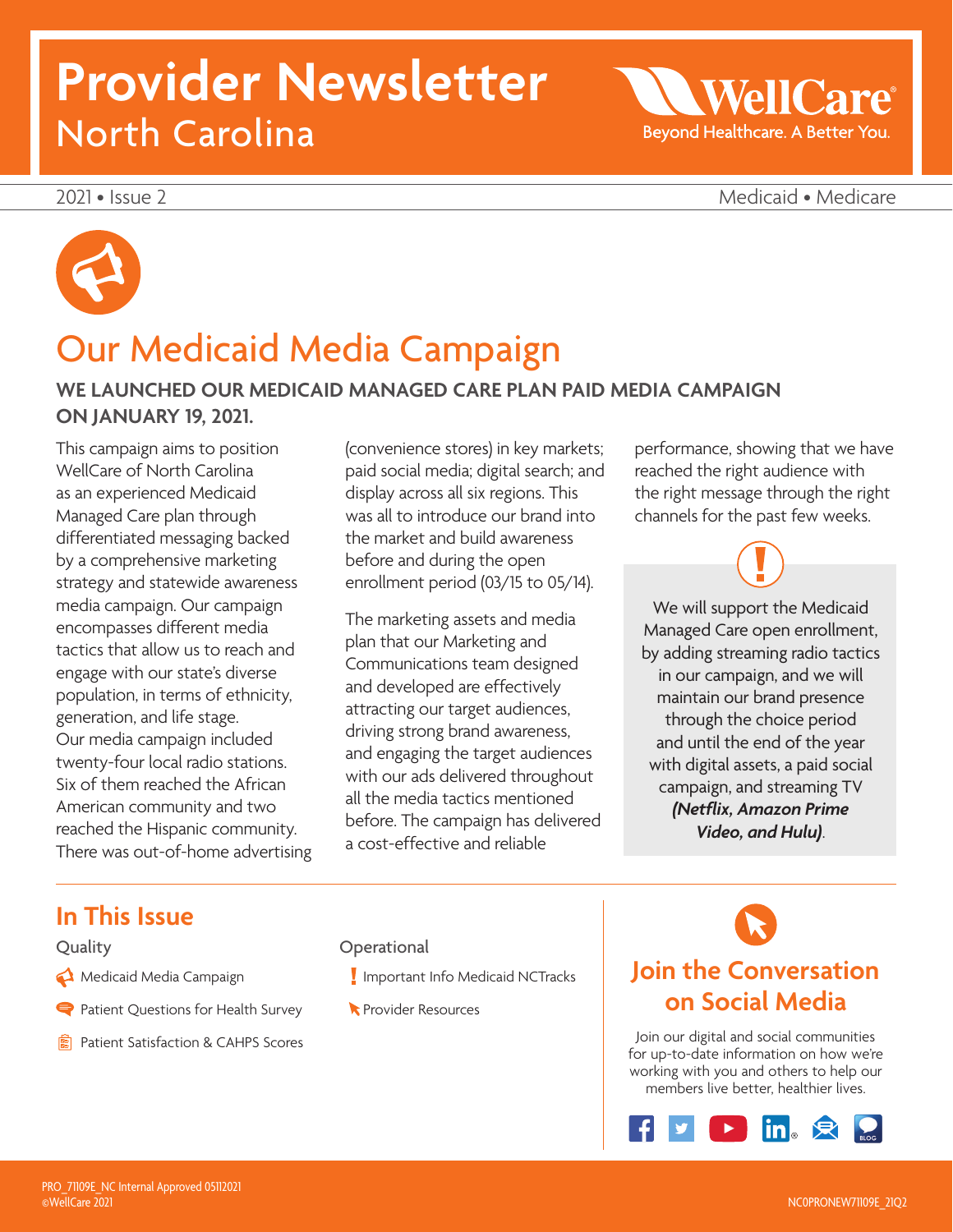

# Important Patient Questions for the Health Outcomes Survey

**QUALITY CARE STARTS WITH A CONVERSATION! YOU CAN HELP IMPROVE OUR PATIENT'S HEALTH AND SURVEY OUTCOMES. TAKE SOME TIME TO DISCUSS THE FOLLOWING:** 

Quality care starts with a conversation! You can help improve our patient's health and survey outcomes. You may not be aware that the CAHPS survey includes questions for members to self-report whether specific health and wellness topics were discussed during their provider visits.

**Specifically, those questions include the following topics:** 

### **Physical Activity and Exercise**

**Bladder Control** – many women (and men) do not proactively mention bladder control issue with their providers, so we recommend asking about this specifically during wellness checkups

- **Overall feeling of health and wellbeing** including both physical and mental health, stress and anxiety, both during and after the current pandemic
- **Balance and Falls** patients are often embarrassed to mention falls to their providers, so asking about these may help lead to understanding of your patient's risk for falls and fractures

**Our Case Management team can assist you in managing your patient with these issues. The CM Referral Line can be reached at 1-866-635-7045**.

Sources:

- *• [www.cdc.gov/nchs/fastats/obesity-overweight.htm](http://www.cdc.gov/nchs/fastats/obesity-overweight.htm)*
- *• [www.dailymail.co.uk/femail/article-3440437/Doing-household-chores- burns-2-000-calories-week.html](http://www.dailymail.co.uk/femail/article-3440437/Doing-household-chores-burns-2-000-calories-week.html)*
- [www.consumer.healthday.com/senior-citizen-information-31/misc-aging- news-10/over-half-of-seniors-plagued-by-incontinence-cdc-689153.html](http://www.consumer.healthday.com/senior-citizen-information-31/misc-aging-news-10/over-half-of-seniors-pl)<br>• www.shellpoint.org/blog/2012/08/13/10-shocking-statistics-about-elderly-falls/
- www.shellpoint.org/blog/2012/08/13/10-shocking-statistics-about-elderly-falls/
- *• [www.cdc.gov/homeandrecreationalsafety/falls/adultfalls.html](http://www.cdc.gov/homeandrecreationalsafety/falls/adultfalls.html)*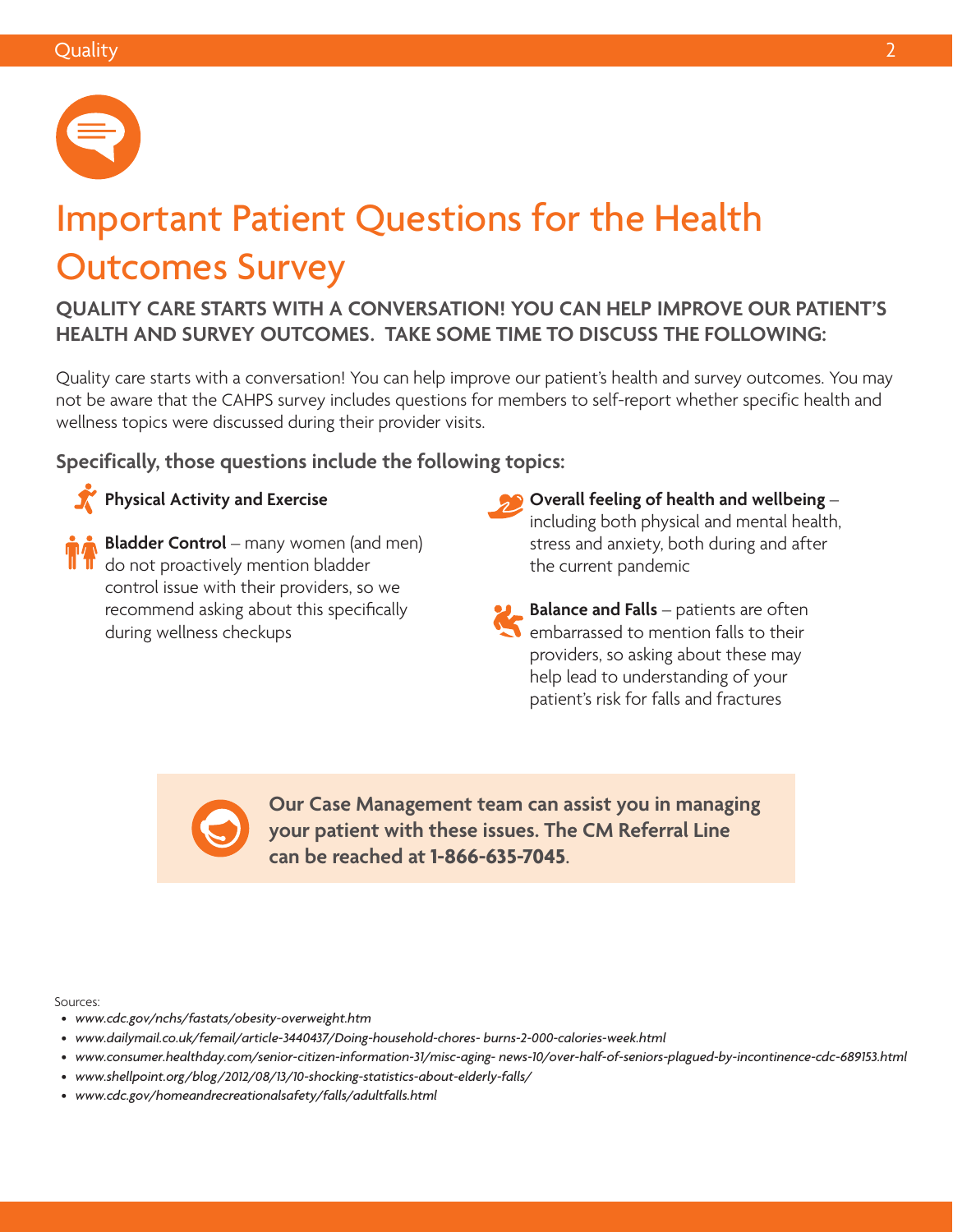

## How to Improve Patient Satisfaction and CAHPS Scores

What is the CAHPS? The Consumer Assessment of Healthcare Providers and Systems (CAHPS®) survey asks patients to evaluate their health care experiences. WellCare conducts an annual CAHPS survey, which asks members to rate experiences with their health care providers and plans. As one of our providers, you can provide a positive experience on key aspects of their care.

**We have provided some examples of best practice tips to help with each section.** 

| <b>Know What</b><br><b>You Are Being</b><br><b>Rated On</b> | <b>What This Means:</b>                                                                                                                                                               | <b>Tips to Increase</b><br><b>Patient Satisfaction:</b>                                                                                                                                                                                                                                                            |
|-------------------------------------------------------------|---------------------------------------------------------------------------------------------------------------------------------------------------------------------------------------|--------------------------------------------------------------------------------------------------------------------------------------------------------------------------------------------------------------------------------------------------------------------------------------------------------------------|
| <b>Getting</b><br><b>Needed Care</b>                        | • Ease of getting care, tests, or treatment needed<br>• Obtained appointment with specialist as<br>soon as needed                                                                     | • Help patients by coordinating care for tests<br>or treatments<br>• Schedule appointments with specialists and<br>advise when additional care is needed to<br>allow time to obtain appointments.                                                                                                                  |
| <b>Getting Care</b><br>Quickly                              | • Obtained needed care right away<br>• Obtained appointment for care as soon<br>as needed<br>• How often were you seen by the provider<br>within 15 minutes of your appointment time? | • Educate your patients on how and where<br>to get care after office hours.<br>. Do you have on-call staff? Let your patients<br>know who they are and how to reach them.<br>• See your patients within 15 minutes of their<br>appointment time. If you are running late,<br>let your patients know and apologize. |
| <b>How Well</b><br><b>Doctors</b><br>Communicate            | • Doctor explained things in an<br>understandable way<br>• Doctor listened carefully<br>• Doctor showed respect<br>• Doctor spent enough time with you                                | • The simple act of sitting down while talking<br>to patients can have a profound effect.<br>• Ask your patients what is important to them;<br>this helps to increase their satisfaction with<br>your care.<br>• Invite questions and encourage patients to<br>take notes or offer visit summary notes.            |

*(continued on next page)*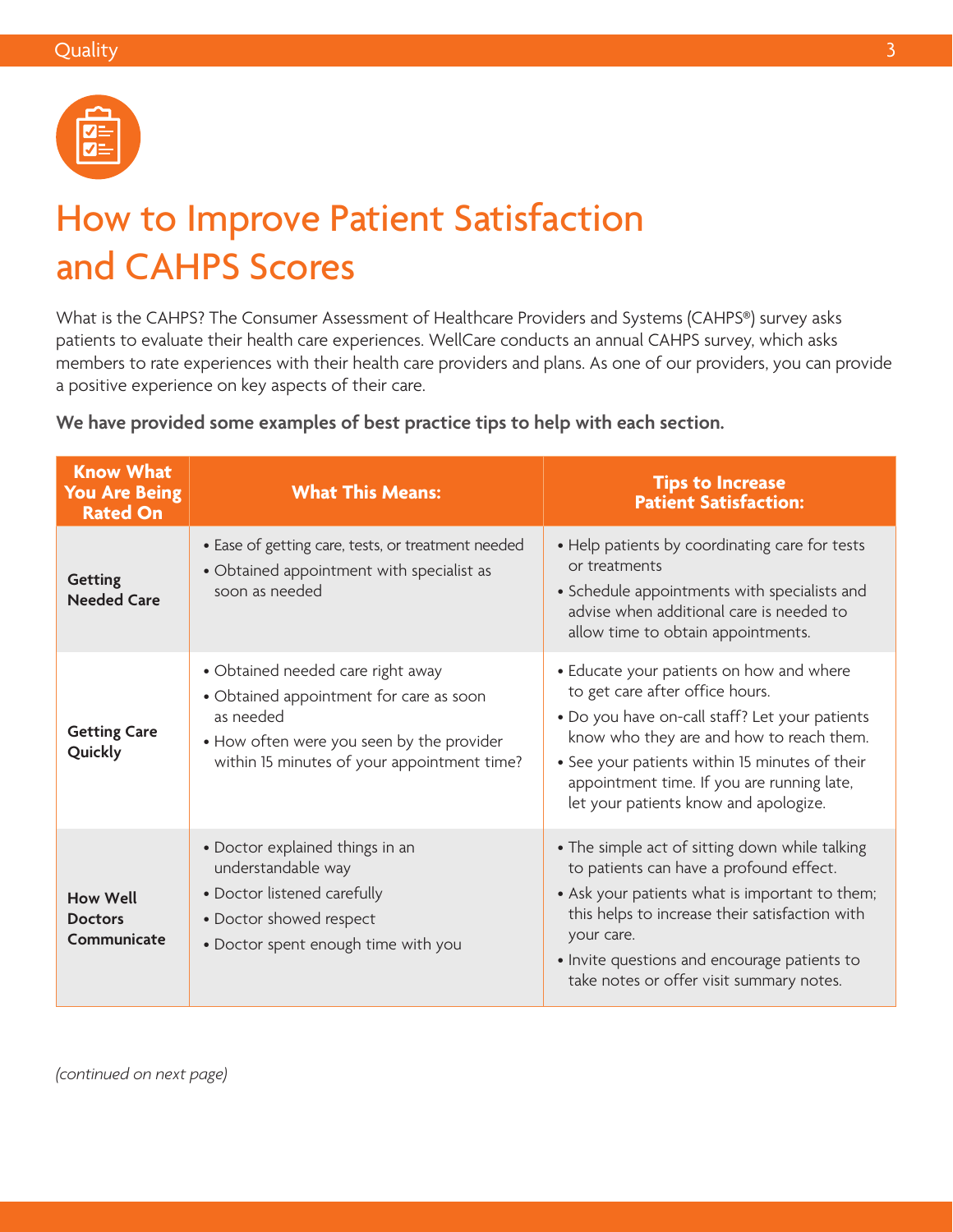

### How to Improve Patient Satisfaction and CAHPS Scores Continued

| <b>Know What</b><br><b>You Are Being</b><br><b>Rated On</b> | <b>What This Means:</b>                                                                                                                                                                                                                                                                                                           | <b>Tips to Increase</b><br><b>Patient Satisfaction:</b>                                                                                                                                                                                                                                                                            |
|-------------------------------------------------------------|-----------------------------------------------------------------------------------------------------------------------------------------------------------------------------------------------------------------------------------------------------------------------------------------------------------------------------------|------------------------------------------------------------------------------------------------------------------------------------------------------------------------------------------------------------------------------------------------------------------------------------------------------------------------------------|
| Coordination<br>of Care                                     | • In the last 6 months, did your personal<br>doctor seem informed and up-to-date about<br>the care you got from other health providers?<br>· Did your doctor have your medical records?<br>• Did your doctor follow up to provide<br>test results?<br>• Did your doctor talk to you about all the<br>medications you were taking? | • Help your patients schedule appointments<br>with specialists while they are still at<br>your office<br>• Review charts for the next day to ensure<br>appropriate documents are present (test<br>results, consult treatment notes, referrals)<br>• Ask your patients to tell you about the<br>medications they take at each visit |
| <b>Rating of</b><br>Personal<br><b>Doctor</b>               | • Using any number from 0 to 10, where 0 is the<br>worst personal doctor possible and 10 is the<br>best personal doctor possible, what number<br>would you use to rate your personal doctor?                                                                                                                                      | • Studies have shown that patients feel better<br>about their doctor when they ask their<br>patients, "What's important to you?"                                                                                                                                                                                                   |
| <b>Annual Flu</b><br><b>Vaccine</b>                         | • Have you had a flu shot since July 1st of<br>last year?                                                                                                                                                                                                                                                                         | • Help your patients understand the value of<br>the flu vaccine.<br>• Recommend and give the flu vaccine to<br>your patients.                                                                                                                                                                                                      |

**Make sure both you and your medical team know the CAHPs questions and how your practice is being rated.**  *Knowledge is power!*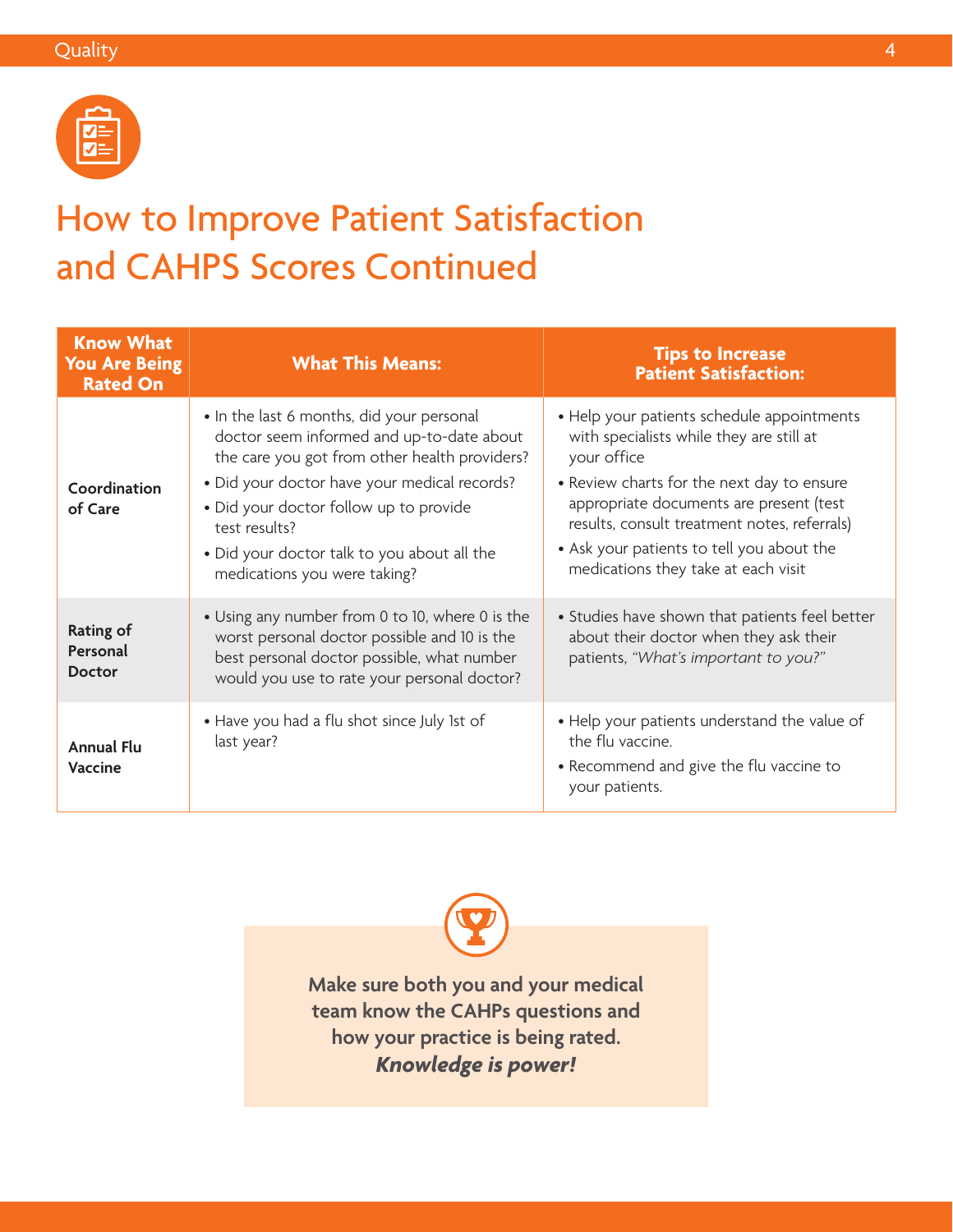

**EFFECTIVE JULY 1, 2021, NCDHHS WILL DELEGATE THE DIRECT ADMINISTRATION AND MANAGEMENT OF CERTAIN HEALTH SERVICES TO PHPS (PREPAID HEALTH PLANS).** 

# Important Information Regarding Medicaid NCTracks!

It is important that we take a pro-active approach to ensure the demographic data we have in our system for Medicaid Managed Care participating providers is current in both the WellCare of NC systems and in Medicaid's NCTracks.

#### **If you currently have a participating contract with WellCare**

\*If you currently have a participating contract with WellCare, you will need to review your demographic information via the *"Find a Provider"* tool on our online Provider Portal at: **<https://www.wellcare.com/en/North-Carolina/Find-a-Provider#/Search>.**

#### **Please review each location for accuracy and let us know if anything needs to be changed.**

To review this information, search the *"Find a Provider"* tool by using your location and last name in the search field. If you need assistance finding your information, do not hesitate to reach out to us. Once you have reviewed the information in our system, please review the information in NCTracks to ensure they match as this could cause claims issues if information does not match.

In addition to updating NCTracks, please give WellCare advanced notice of any changes to your office phone number, office address or panel status (open/closed). **This includes Medicaid and Medicare providers.** 



**Thank you for helping us maintain up-to-date directory information for your practice.**